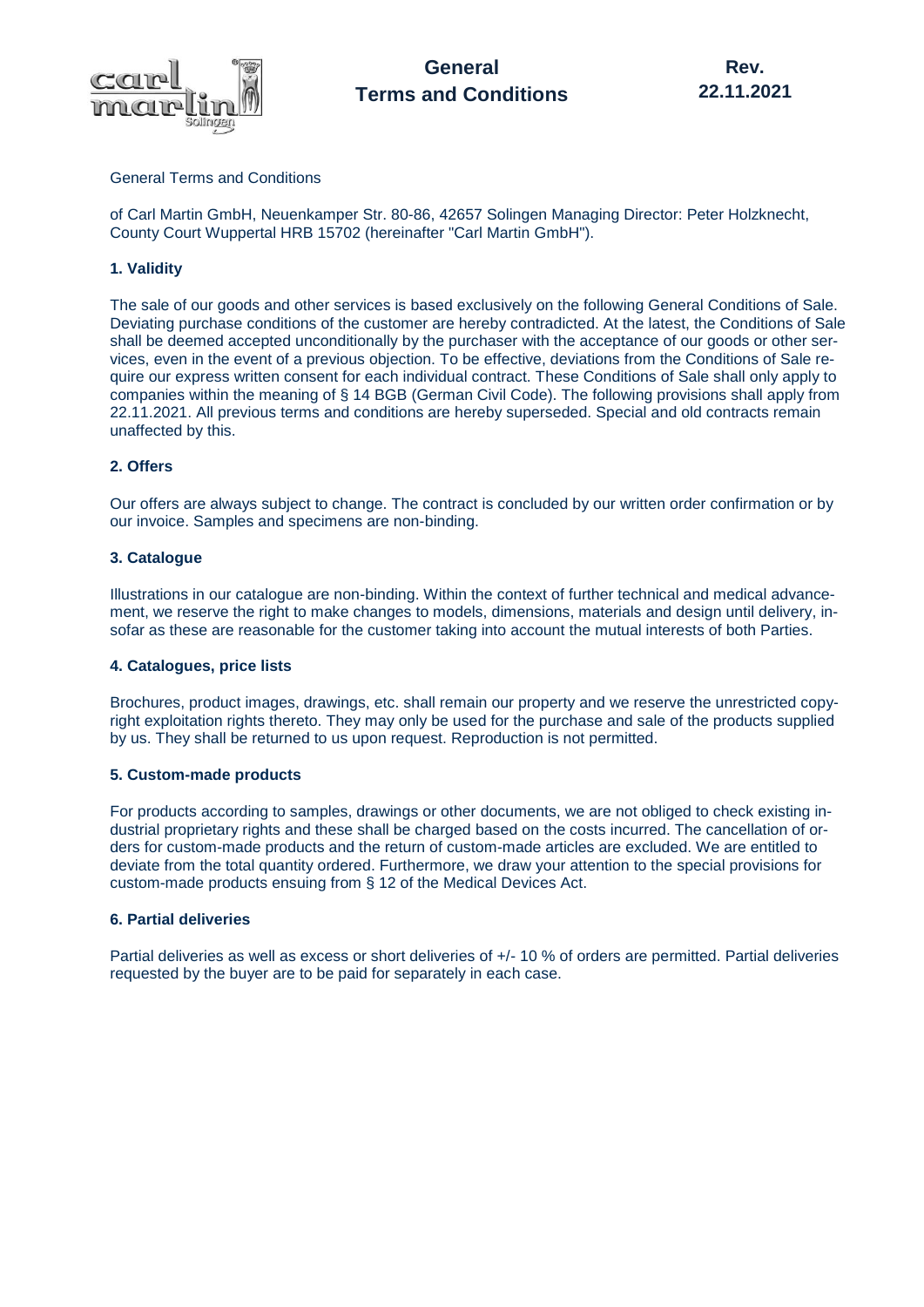

# **General Terms and Conditions**

# **7. Delivery times**

Delivery times are to be regarded as non-binding and generally indicate the expected delivery date which we will endeavour to meet. Something different shall only apply if we have expressly marked delivery dates as binding in writing with the buyer. Compliance with agreed delivery periods requires that the purchaser fulfils his contractual obligations, in particular makes due payments – also for any earlier deliveries. The delivery deadline shall be deemed to have been met if the goods have left our works before expiry of the deadline or if readiness for shipping has been notified. If we are prevented from delivering by force majeure, an agreed delivery deadline shall automatically be extended by the duration of the force majeure. Circumstances which make delivery unreasonably difficult or impossible for us, such as industrial action, lack of workforce, energy or material, traffic disruptions, interruption in the supply of primary material, operational disruptions due to water, fire, machine breakage, official orders, etc., shall be deemed equivalent to force majeure, regardless of whether these circumstances occur with us or our supplier.

## **8. Delayed delivery**

A delay in delivery for which we are responsible entitles the customer to withdraw from the contract after he has set us a reasonable grace period in writing and this has expired unsuccessfully through our fault. The buyer's claims for damages shall be governed by Clause 15.

# **9. Force majeure**

Circumstances or events for which we are not responsible and which delay, render impossible or unreasonably impede delivery shall release us from the delivery obligation for the duration of the impediment and a reasonable start-up period, even if they occur at our suppliers. If the impediment is not expected to end within a reasonable period of time, we shall be entitled to withdraw from the contract in whole or in part without any obligation to perform a subsequent delivery. Such circumstances or events for which we are not responsible are in particular but not exclusively the following reasons: war, fire, natural disasters, accidents, traffic and operational disruptions, seizure, embargo or other official measures, general shortage of raw materials, limitation of energy consumption, strike or lockout, currency volatility or if breaches of contract by suppliers are due to one of these reasons.

## **10. Delay in acceptance**

If the purchaser does not accept the goods without justification, if he delays the call-off beyond the agreed period or if he culpably violates other obligations to cooperate, we shall be entitled to claim damages including additional costs. Furthermore, the risk is transferred to the purchaser. We reserve the right to assert further claims.

# **11. Prices**

The prices are quoted in EUROs ex works excluding freight, packaging, insurance and incidental costs, which have to be borne by the purchaser in addition. For deliveries within Germany the value added tax will be charged additionally at the statutory rate. Unless fixed prices have been expressly agreed in writing, invoicing shall be based on the prices applicable on the day of delivery. Furthermore we generally reserve the right to take a price adjustment if a quarter inflation rate of 4 % (16 % p. a.) will be exceeded. In the case of massive currency rejection of the EURO (devaluation towards the US Dollar or Swiss Francs of more than 15 % p. a. – on the basis of the settlement rate always on 2 January of each year.) we reserve the right to transform our issued invoices, existing and future debts immediately in another currency (US Dollar, Swiss Francs, British Pounds and Chinese Yuan).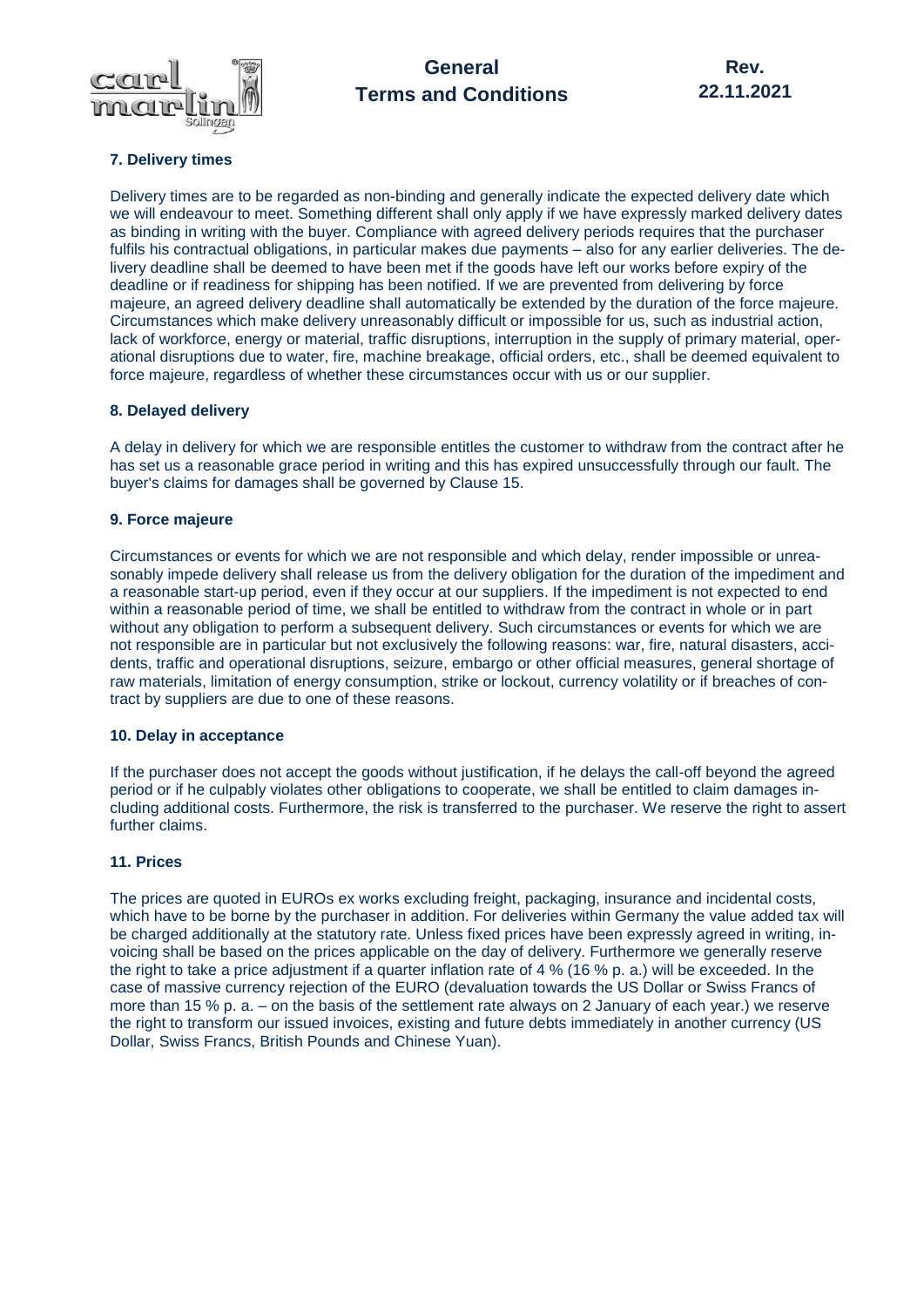

# **12. Shipping**

Shipment shall be effected at the expense and risk of the purchaser. Unless otherwise agreed, we shall determine the means and route of transport without being responsible for choosing the fastest or cheapest option. The packaging will be charged at cost and will not be taken back.

## **13. Insurance**

Unless otherwise stipulated, we shall insure the consignments at the expense of the purchaser. However, there is no obligation on our part to take out insurance. In the event of damage to or loss of the goods during transport, the purchaser must immediately arrange for the carrier to record the facts.

## **14. Liability for defects**

Warranty claims of the purchaser presuppose that he has duly fulfilled the inspection and complaint obligations owed under § 377 HGB (German Commercial Code). Warranty claims of the purchaser shall be excluded if the defect has arisen as a result of the delivered goods being improperly transported, stored, handled, processed or used. Furthermore, there shall be no warranty rights in the event of natural wear and tear. If our goods exhibit defects which occur within 12 months of delivery and were demonstrably present at the time of transfer of risk, we are obliged, at our option, to either repair the rejected goods or to deliver defect-free replacement goods (subsequent performance). If subsequent performance fails, the purchaser shall be entitled, at his discretion, to withdraw from the contract or demand a price reduction. We reserve the right to effect subsequent performance only after receipt of the first delivered goods. . We shall be responsible for fraudulent concealment of a defect as well as for a guaranteed quality of the product. The aforementioned shortening of the limitation periods shall not apply to claims for damages by the purchaser due to injury to life, limb or health and to claims for damages due to a violation of essential contractual obligations. The aforementioned shortening of the limitation periods shall also not apply to claims for damages due to an intentional or grossly negligent breach of duty by Carl Martin GmbH. The defective goods shall be sent to us carriage paid upon request.

## **15. Liability**

We are liable for intent and gross negligence. Furthermore, we shall be liable in case of culpable violation of essential contractual obligations. In the case of slightly negligent violation of essential contractual obligations, our liability shall be limited to the damages typical for the contract. Liability for culpable injury to life, limb or health shall remain unaffected; this shall also apply to liability under the Product Liability Law.

## **16. Return policy**

Carl Martin GmbH grants all customers the right to return unused and undamaged products in their original packaging within 6 months of the invoice date. Excluded from this provision are all sterile products, products with an expiry date, liquids, custom-made products and private label products. Furthermore products are excluded which are sold under MDD declarations of conformity (EU guideline 93/42/EWG) and fall in the classification "Ir" (reusable surgical instruments) according to MDR (EU order 2017/745). We reserve the right to reduce credit notes for the returned goods due to price reductions, reduced marketability, storage costs for the goods as well as costs arising from the requirements of the Medical Devices Act (MPG). If the cause for the return was not our fault, we shall be entitled to charge processing fees. At the earliest, we shall be liable for returns after undamaged receipt at our premises. The transport costs shall be borne by the purchaser. Our proof of decontamination (QSF 144) has to be enclosed to every return/complaint, completed and signed (the proof can be downloaded on https://carlmartin.de/). We reserve the right to return the merchandise to the sender when this document is missing.

Complaints of our products have to be reported immediately and the affected instruments have to be returned in order to effect a fast processing, analysis and categorization of the problem, its consequences and possible further measures.